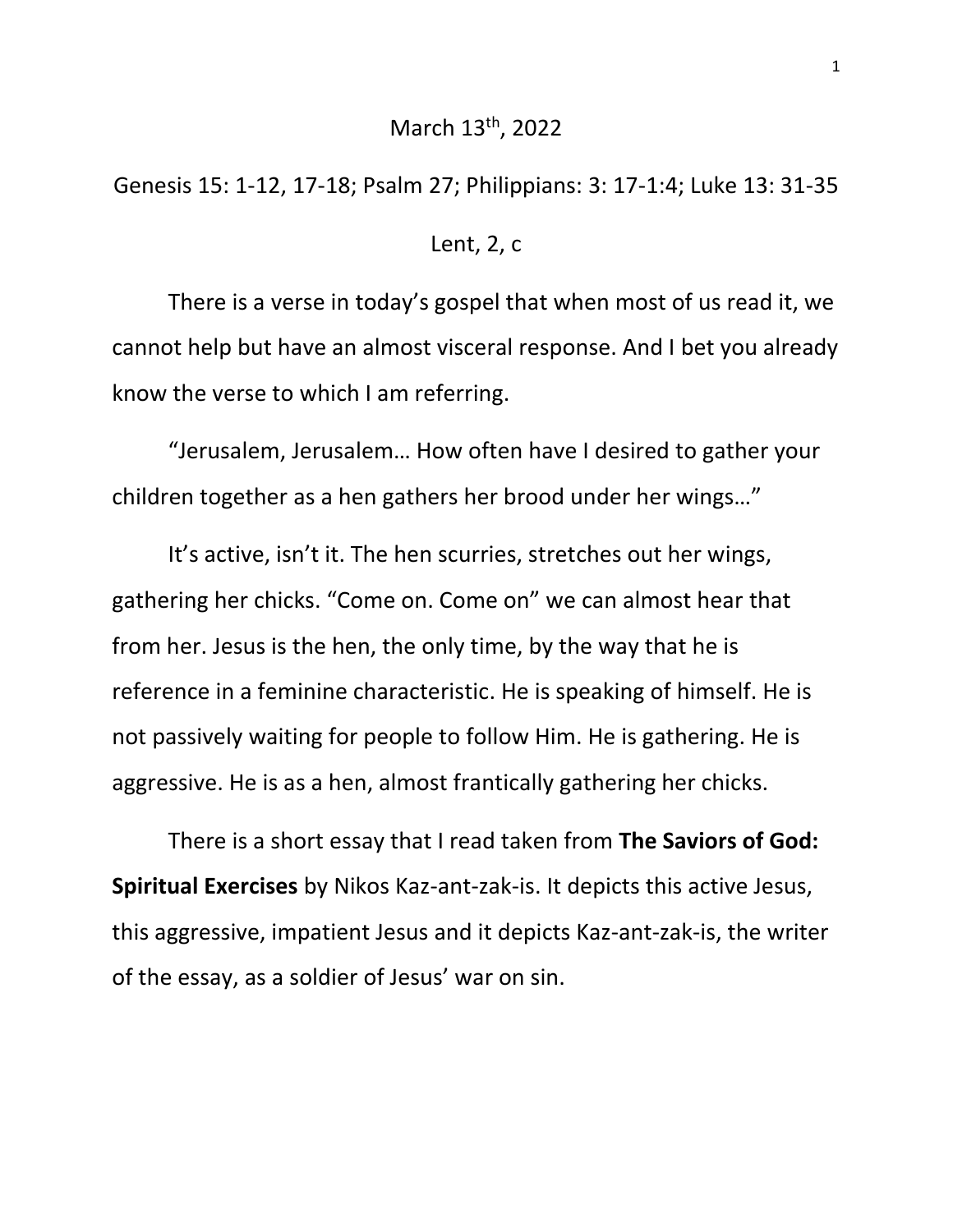Listen to what Kaz-ant-zak-is wrote:

"My prayer is not the whimpering of a beggar nor a confession of love. Nor is it the trivial reckoning of: 'Give me and I shall give you.'

"My prayer" Kaz-ant-zak-is wrote, "is as the report of a soldier to his general: 'This is what I did today, this is how I fought to save the entire battle in my own sector, these are the obstacles I found, this is how I plan to fight tomorrow.'

Then he goes on, "My God and I are horsemen galloping in the burning sun or under drizzling rain. Pale, starving, but unsubdued, we ride and converse.

"'Leader!' I cry. He turns his face towards me, and I shudder to confront his anguish.

"Our love for each other is *rough and ready*, we sit at the same table, we drink the same wine-- in this low tavern of life."

Very often we seek Jesus for comfort, companionship. I know I do. But today's gospel is active, scurrying about, gathering the chicks not only for protection for the chicks, but preparing to face what is confronting them.

Is this not what we need today? What confronts those chicks? What confronts us? Evil. Kaz-ant-zak-is was fighting the evil.